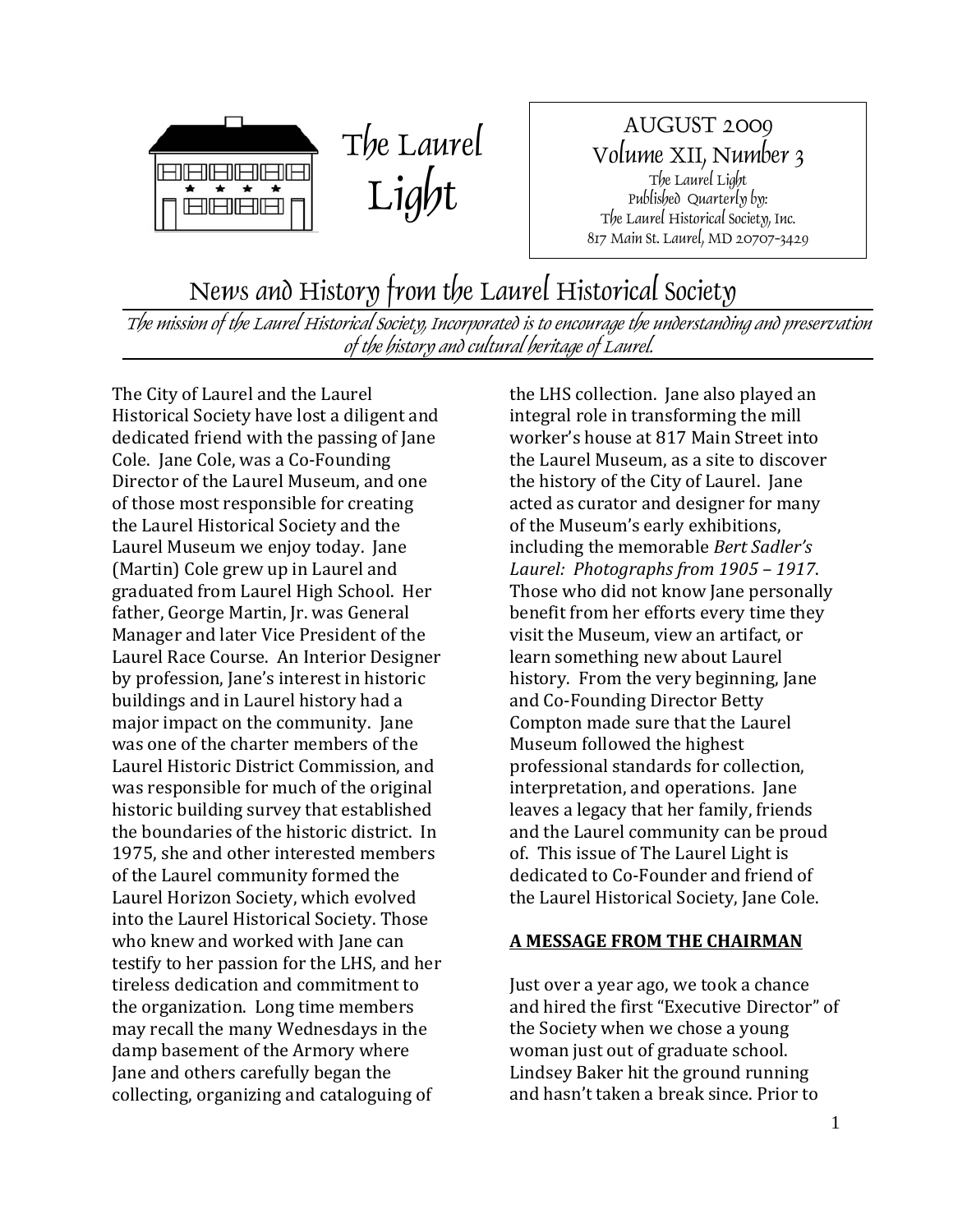Lindsey's arrival, then President Karen Lubieniecki, almost single handedly launched our children's programming. She convened a small group of educators and laid the ground work for the new program. With Lindsey's arrival the children's program has blossomed into a major activity and spawned partnerships with local schools, the Laurel Library and other groups. And thanks to Karen, Lindsey and the efforts of Maggie Hubbard the program is a success!

Karen also recognized how tired our LHS website had become and how much more important a website is in this technological age. With great effort and a few bumps along the way, Karen succeeded in launching a new, more sophisticated website. Lindsey has now taken over the task of updating our website and barely a day goes by without something new being posted. I have witnessed an activity taking place one afternoon with photos on the website the next morning! If you have not visited our new and improved website, please log on to www.laurelhistoricalsociety.org.

Additionally, I would like to express extreme gratitude to Karen Lubieniecki for literally going beyond the call of duty – by a year. In June of last year, we identified three wonderful candidates to succeed Karen as President. As things sometimes happen, each of the three had legitimate reasons why she could not take on the role at that time. Karen graciously agreed to serve an additional six months (which turned into 12 months). I am happy to report, however, that as of the Board meeting on July 24th, Jhanna Levin stepped up and was unanimously approved by the Board of Directors to serve as President for the

remainder of the term ending June 30, 2010. Thank you Karen for devoting an extra year to the Society, and thank you Jhanna for accepting the Presidency. This is also a good time to mention that the Society has become a truly multigenerational organization as we now have junior docents as young as six and "mature" citizens as old as – well enough said. Finally, I want to welcome Steve Hubbard to the Board of Directors. Steve is the son‐in‐law of Jean Wilson (and husband of Maggie Hubbard) which means Steve represents another "second generation" of Board members.

Jim McCeney, Chairman of the Board

#### **BOARD MEETING SCHEDULE**

LHS Board meetings are held the 4<sup>th</sup> Thursday of each January, April, July, and Oct. The next meeting is Oct 22, 2009. Members are most welcome to attend these exciting meetings. They are held in the Pool Meeting Room at 7:30 PM.

#### **A MESSAGE FROM THE EXECUTIVE DIRECTOR**

I could brag for ever about the great work our volunteers are doing, but I think it might be worthwhile to tell you about some things I've learned recently at professional development opportunities. This year I've attended three conferences; two of them regional and one national. At each conference, the same themes emerged. Namely, that we are in for some tough times. The economy is not doing well. Museums now, more than ever, have to prove their worth to their community. How can museums do this? By becoming integral members of the community and by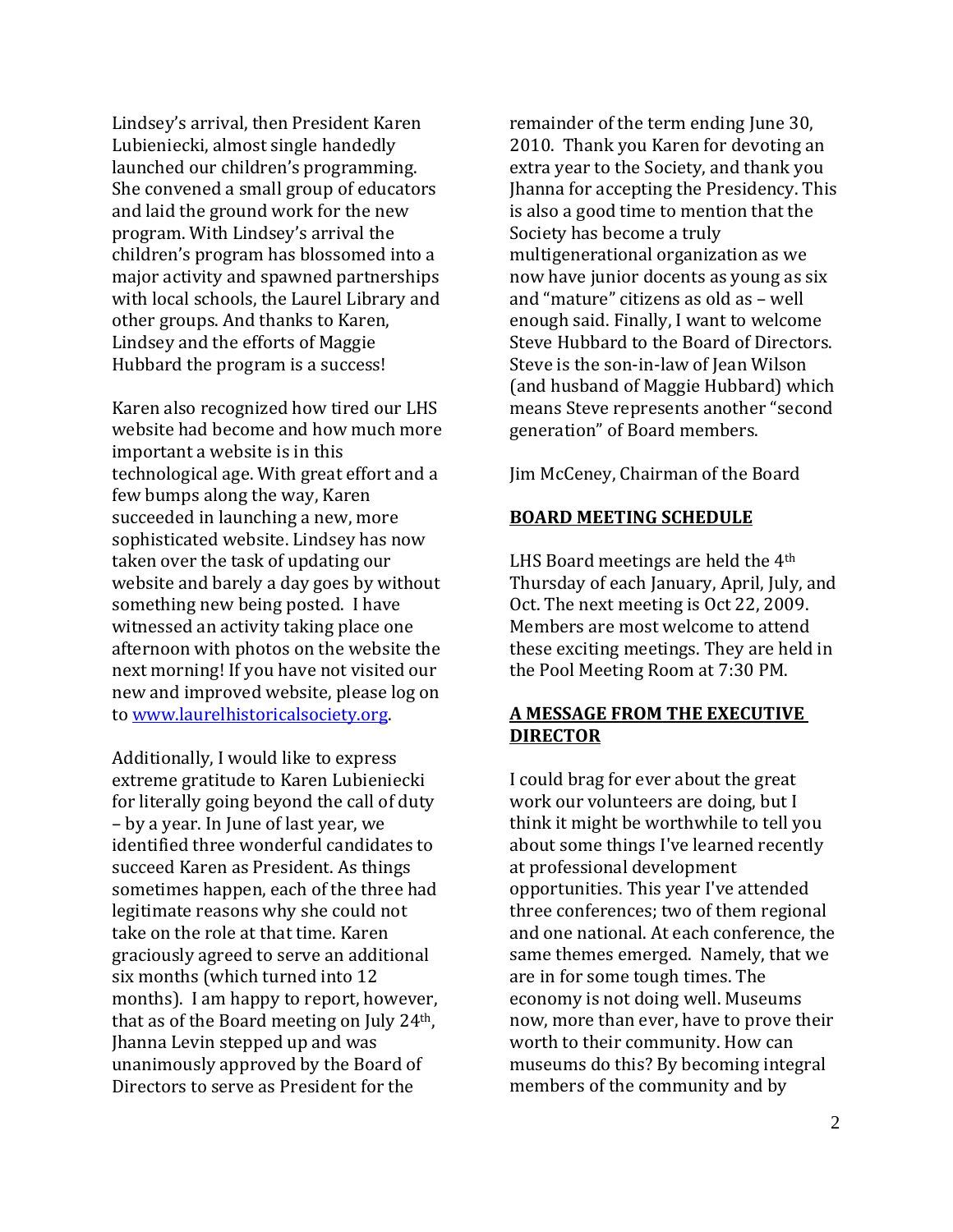becoming institutions that provide services that the community could not do without. Of course, all of this must be done within each organization's mission. I'm proud to say that the LHS is working hard to become an integral part of our community. Whether we're holding a paper drive for the local elementary school, supporting local businesses with the Taste of Laurel, inviting an entire elementary school through our doors for a free field trip, or collaborating with other local organizations, we're working hard to prove our worth. There are few other organizations in Laurel that are as involved in the community as we are. The great thing is, all of Laurel is benefitting from our work, not just LHS members. Because of this fact, we're in the process of becoming an irreplaceable member of the community. This status will not only allow us to be sustainable, but also allow us to provide needed services for the community - two very important aspects of our mission. All of this is only possible through the hard work of our volunteers and the support of our membership. Thank you all for your continued dedication!

Lindsey Baker, Executive Director

#### **MUSEUM NEWS**

The exhibit, *Shake, Rattle 'n' Roll: Laurel in the 1950s,* continues until the end of the year. Please stop in and visit to learn about Laurel in the 1950s. There is handicapped parking directly in front of the Museum for those who need it.

#### *What's Your Story?*

The collection of 1950s stories is growing! Thank you to everyone who has contributed. You are now able to contribute directly (or read other's contributions) on‐line. Whether you lived in Laurel or lived somewhere else, we want to hear from YOU! If you weren't alive in the 1950s but you'd like to share what you've heard from your parents, grandparents, movies, television and more, we also want to hear from YOU! Ioin us at the Museum or on-line to www.laurelhistoricalsociety.org and tell us your story.

### *New Exhibit at the Laurel Library*



Visitors reading the new display at the Laurel Library

Visitors to Laurel's Stanley Memorial Library can sample a bit of Laurel history while they cruise the stacks. *History Happens in Laurel*, a new display prepared for the library by the LHS features scenes from Laurel in the Early 1900s, the 1950s and today. Photographs include: an early 1900s Emancipation Day Parade and a 2009 Main Street Festival; a school group visiting the museum in 2009 and school children in the 1950s; and a turn of the century firemen photo. Patrons are urged to "Discover More" by visiting the Laurel Museum or the LHS website.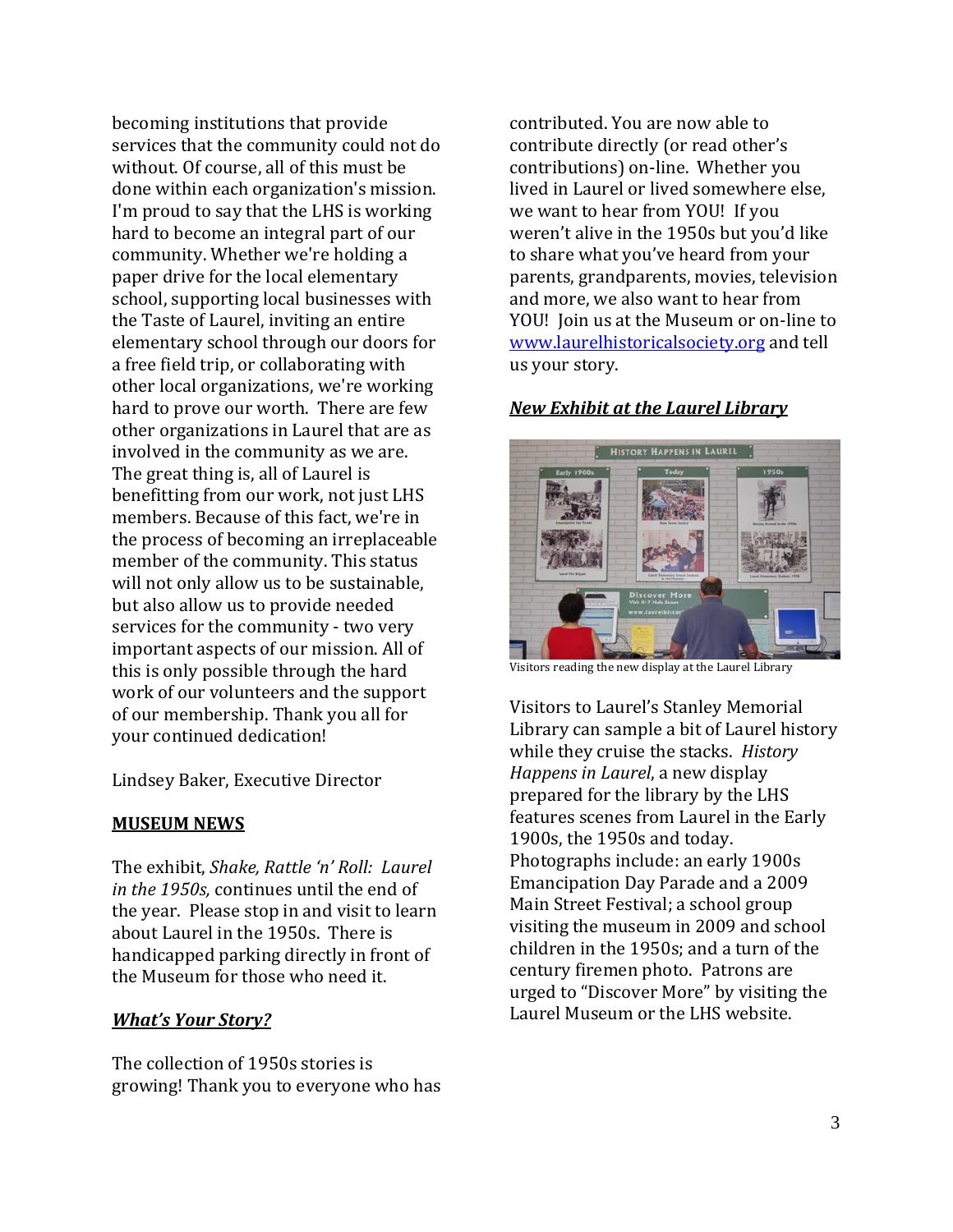#### *Laurel Historical Society Book Club*

We are happy to announce the creation of the LHS Book Club. Please join us as we explore history and culture related topics one book at a time! We will meet the third Wednesdays of each month at 7 PM at the Museum. The first book club will be on August 19<sup>th</sup>, when we will discuss: *This I Believe: The Personal Philosophies of Remarkable Men and Women* (2007) edited by Jay Allison and Dan Gediman. Our next book club will on September 16<sup>th</sup> when we will discuss: *America's Women: 400 Years of Dolls, Drudges, Helpmates and Heroines* (2003) by Gail Collins. Light refreshments will be served.

#### *Museum Shop News*

The votes are in for the 2009 Christmas ornament. The top three are: Sadler's Main Street image with 15 votes, Little Tavern Donuts image with 13 votes, and Sadler's Emancipation Day Parade image with 11 votes. That means that Sadler's Main Street image will be this year's ornament! The ornament will be available in December in the Museum Shop or on-line.

Do you have suggestions for Laurel related items for the shop? Please email Shop Manager Frieda Weise at [fweise@catzooms.com](mailto:fweise@catzooms.com). Don't forget to visit the Museum shop (in person or on‐ line) to purchase your Laurel items and shop our "Fifties Corner" for objects related to our current exhibit. Check out the new LHS logo t‐shirts and sew on patch.

#### *Children's Corner*

The Museum is happy to offer a new interactive space for kids! "Diven's Den" is open during museum hours and provides a number of interactive toys from the 1950s. Remember Paint by Number, Mr. Potato Head and the Hula Hoop? Introduce them to your kids, grandkids or other children in your life! And don't forget, our research library is available for children and their parents to research topics of interest related to Laurel History for those upcoming school projects.

The museum is open Wednesday 10AM – 2PM, Friday 10AM – 2PM, Sunday 1PM – 4PM and by appointment.

The Museum's Research Library is open to the public on Mondays 10 AM ‐12PM. If you are interested in doing research or helping out in the research library, please call he Museum. t

#### **WELCOME NEW MEMBERS**

Please welcome our new members: Frances Brooks F. Fairall Joanna Kurtz George Quigley Mr. and Mrs. Scagliarini Walter and Lorie Smallets

#### **JOIN THE LHS!**

Are you reading this newsletter but not a member? We'd love for you to join! Membership enables the Society to: \*Sustain the Laurel Museum \*Research Laurel History \*Preserve Artifacts \*House a research library \*Host special children's events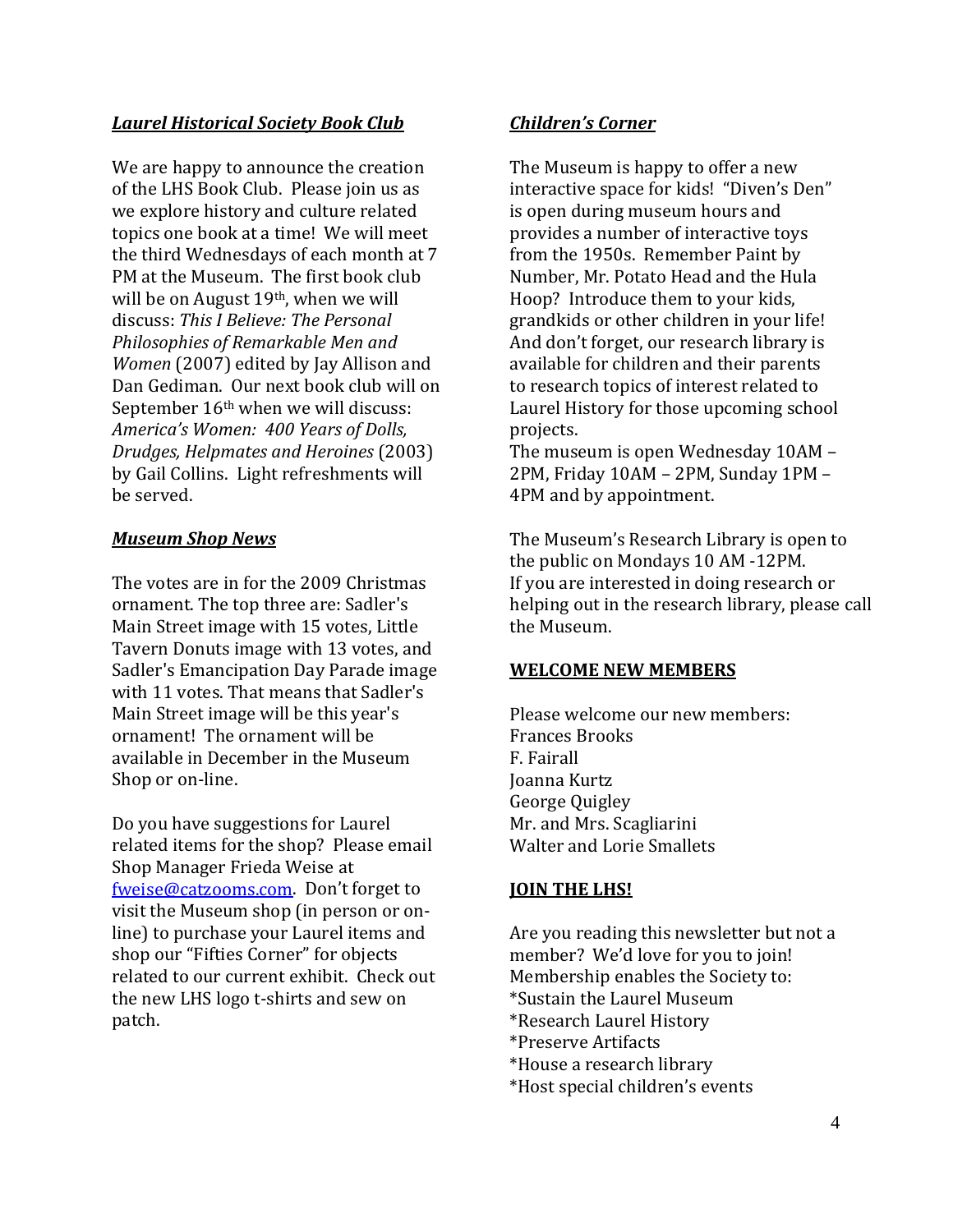\*Develop educational materials for schools and scout groups

Membership benefits include: \*Newletter with articles about Laurel history, museum exhibits and programs \*Member's only events \*Member's only discount in the Museum shop \*Discounts on LHS events, including our annual gala \*Contributing to the preservation of Laurel's past and present for future generations

#### **CHANGE IN MEMBERSHIP YEAR**

Please be advised that the membership year is now July 1 through June 30. To make this transition possible, all members were given six months of membership at no charge. Membership renewals were mailed in May. If you have not already renewed, please do so now in order to maintain your membership through June 30, 2010. You may renew by mail or on‐line!

#### **VOLUNTEER UPDATE**

Please welcome our newest volunteers: Freia Cooper – Docent Abram Fox – Docent/Program development Crystal Raiford ‐ Docent Gena Vasaitis ‐ Docent

We would also like to acknowledge our Junior Docents: Asher Sophia Anastasi Hannah Antonelli Madeline Lilienthal Nika Peden Peggy Stevick

Volunteers are needed for the following: **Assistant Shop Manager** for approximately six hours per month to assist with shop records, ordering and sales. Hours are flexible and retail experience is helpful but not necessary.

#### *Volunteers at Work*

Frances Brooks, a dedicated volunteer, has undertaken the task of photographing the Laurel Museum collection. She is working through each box, photographing all of the items inside and then attaching those pictures to the object's record on the computer. This process will greatly assist anyone who would like to know more about our objects, especially our Exhibits Committee and our Collections Committee. Thank you Frances for undertaking such an important task!



Volunteer Frances Brooks taking pictures of the collection

## **GALA WRAPUP**



Clif Collins, Elvis Presley and Randy Anastasi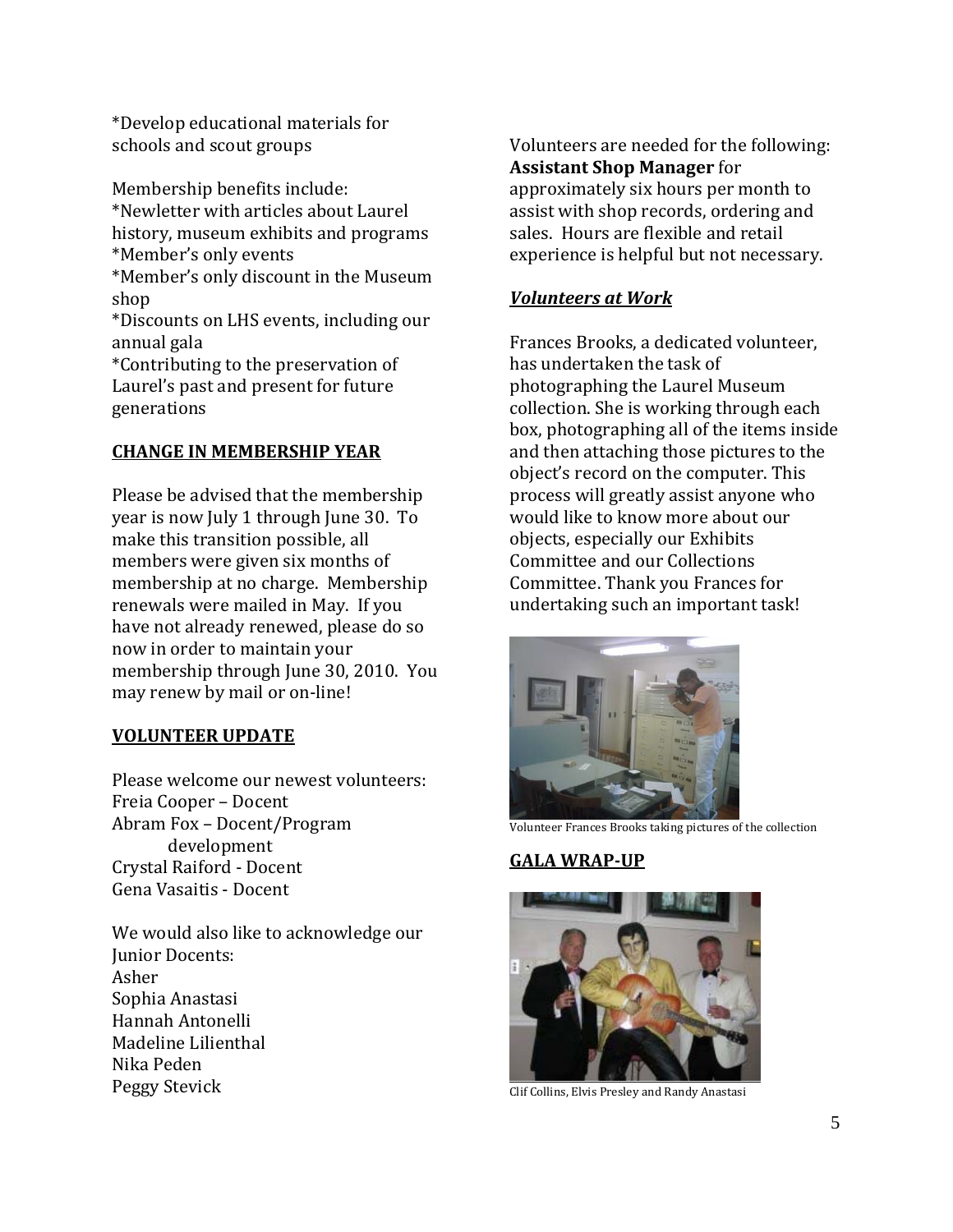On Saturday, April 4th, we held another successful gala to benefit the LHS. This year's theme was "Moonlight Over Laurel: A 1950's Evening". By all reports, it was a splendid evening. For those of you that were unable to attend, you really missed out! The 1950's themed food was delicious, the band exceeded all expectations, and the auction featured many interesting items. We featured a new room layout and the pink and black decor was perfect. We saw many new faces but missed some old friends. We would love to see you next year! I would like to extend another hearty thank you to our sponsors: Main Street Pharmacy, Gertrude Poe, Glenn Feagin‐Coldwell Banker, Schembari Family Dentistry, UPS, Patricia Bentley‐Fisher: in memory of Elwood L. Fisher, Revere Bank and Snow Hill Garden Club. I would also like to thank my gala committee for all of their hard work. These women spent countless hours in meetings, preparing materials and decorations, logging computer time and making phone calls. My heartfelt thanks to Margie McCeney, Barbara Eldridge, Karen Lubieniecki, Bobbi McCeney, Jeanie Anastasi, Eileen Collins, Holly Lilienthal, Kathy Crawford, Regina Mima, Lisa Losito and Lisa Vora. See you next year!

Jhanna Levin, Gala Chair



Gala Committee members Margie McCeney and Holly Lilienthal

We would like to acknowledge and thank the following contributor's for their generous contributions to the Silent Auction:

A Woman's Place Jeanie Anastasi Laurie Blitz Carol Bounds Edna Brandt Chesapeake Skating School Cakes Plus City of Laurel Comic Classics Cork & Bottle Liquors Elkridge Furnace Inn Barbara and Glenn Feagin Finders Keepers Marlene and Jim Frazier Friend of the LHS Friends of the National Zoo Janice Flores Fruit Flowers Fulton Station Jewelers Geppi's Entertainment Museum Giant Food Bill Griffith Kathryn Harrison Havre de Grace Decoy Museum Judith Haxton Charlie Hessler Hey Red Inn at Henderson's Wharf Hillwood Estate, Museum and Gardens Jiffy Lube at Route 1 and Montgomery St. Cecelia Jordan J.P.'s Cake Corner A.M. Kroop & Sons, Inc. Ladew Topiary Gardens Laurel Museum Laurel Tavern Donuts Elizabeth Leight Levin‐Eldridge Family Karen Lubieniecki Maryland Historical Society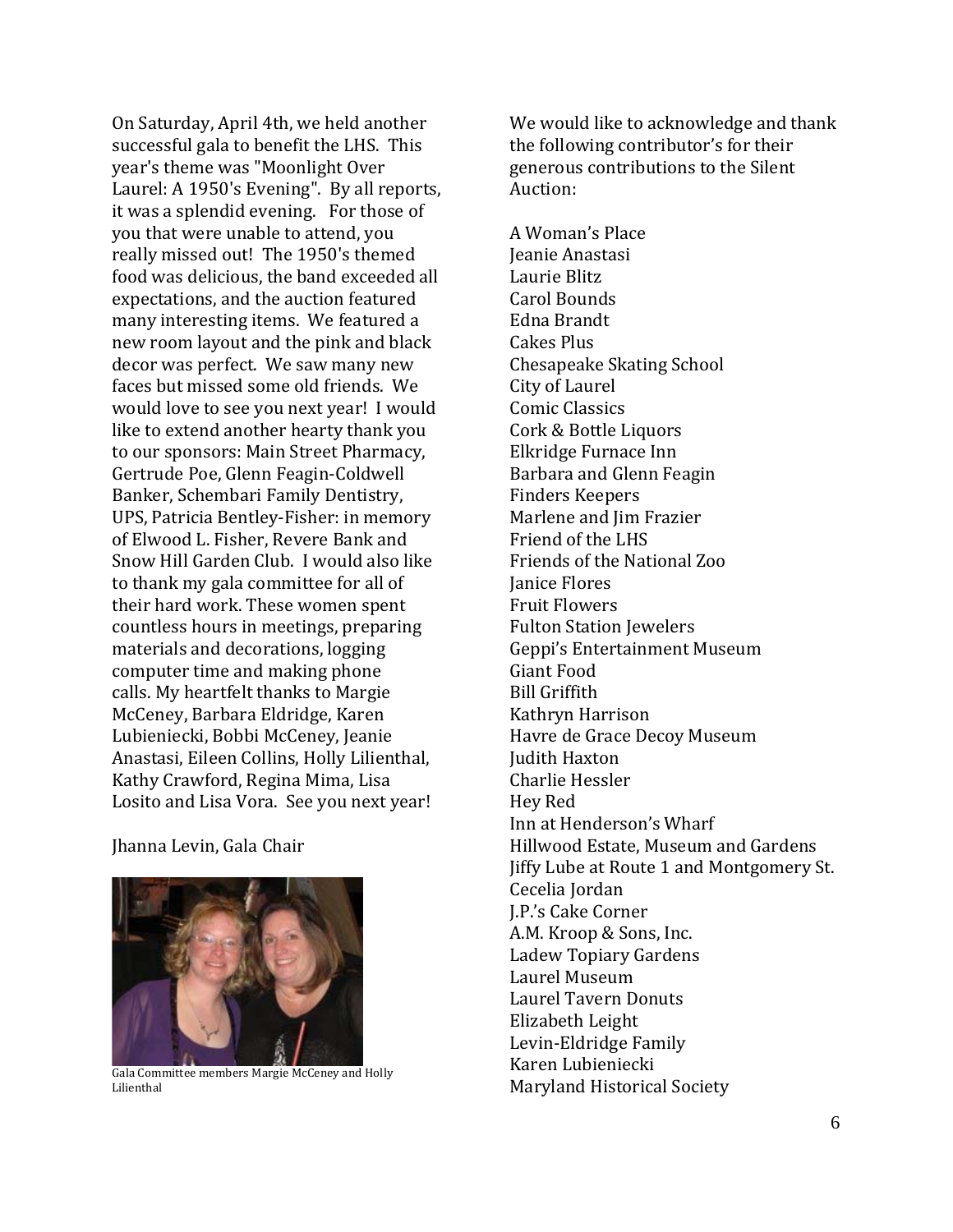Bobbi McCeney Margie McCeney Angie McDonald **MNCPPC Planning Department** Carol Montesi Pasta Nostra Simon Pearce Pepino's Italian Kitchen Gertrude Poe Rams Head Tavern at Savage Mill Joan and Joe Robison Sabatelli's Golden Salon Karen Schembari Schembari Family Dentistry Ken Skrivseth Something Special Sotterly Plantation Kefinm St. Hilaire Mamuka Tsereteli R.L. Thompson Western Maryland Scenic Railroad Frieda Weise Jean Wilson

#### **DID YOU KNOW?**

Laurel High School did not have a graduating class of 1949. First Grade through Senior High used to be 11 years. The class of 1948 was the last class to go through the 11 year program. The class of 1950 (Jane Martin Cole's class) was the first one to go 12 years. The class of 1951 (my class) was the first to go through the complete Elementary School, Junior High School and Senior High School program. Under the 11 year system, students went to Elementary School for 7 years, followed by 4 years of Senior High School.

Submitted by George W. Quigley

#### **BECOME A PART OF LAUREL HISTORY!**

Celebrate The Laurel Museum and become a part of its history. Purchase a brick on the Laurel Museum Brick Walk and become part of the historical fabric of this 1840s building. A Laurel Museum brick is the perfect way to celebrate your children, parents, grandparents or other family members. Businesses can also show their support and ensure that their involvement and support of the Laurel community will be remembered. Purchase on line at [www.laurelhistoricalso](http://www.laurelhistoricalsociety.org/)ciety.org [or by](http://www.laurelhistoricalsociety.org/)  calling (301)725‐7975

#### **CORRECTION TO MAY LAUREL LIGHT**

George W. Quigley of Branson, Missouri writes, "My brother, Donald Quigley sent me his copy of The Laurel Light. Under the article entitled, "Did You Know", there is mention the Patuxent Bank Building was on northwest corner of Main St. and Washington Blvd. I recall it being on the northeast corner. As I recall, (my recollection from the 40's and 50's) there was a 2 story hotel on the northwest corner. There was a drugstore and Greyhound bus depot on the SW corner and a Trailways Bus depot on the SE corner. "

Thank you George and so noted! We appreciate your encouragement and look forward to including your story ideas! Please email The Laurel Light editor, Jeanie Anastasi [jmanastasi@verizon.net](mailto:jmanastasi@verizon.net) with your comments or suggestions.